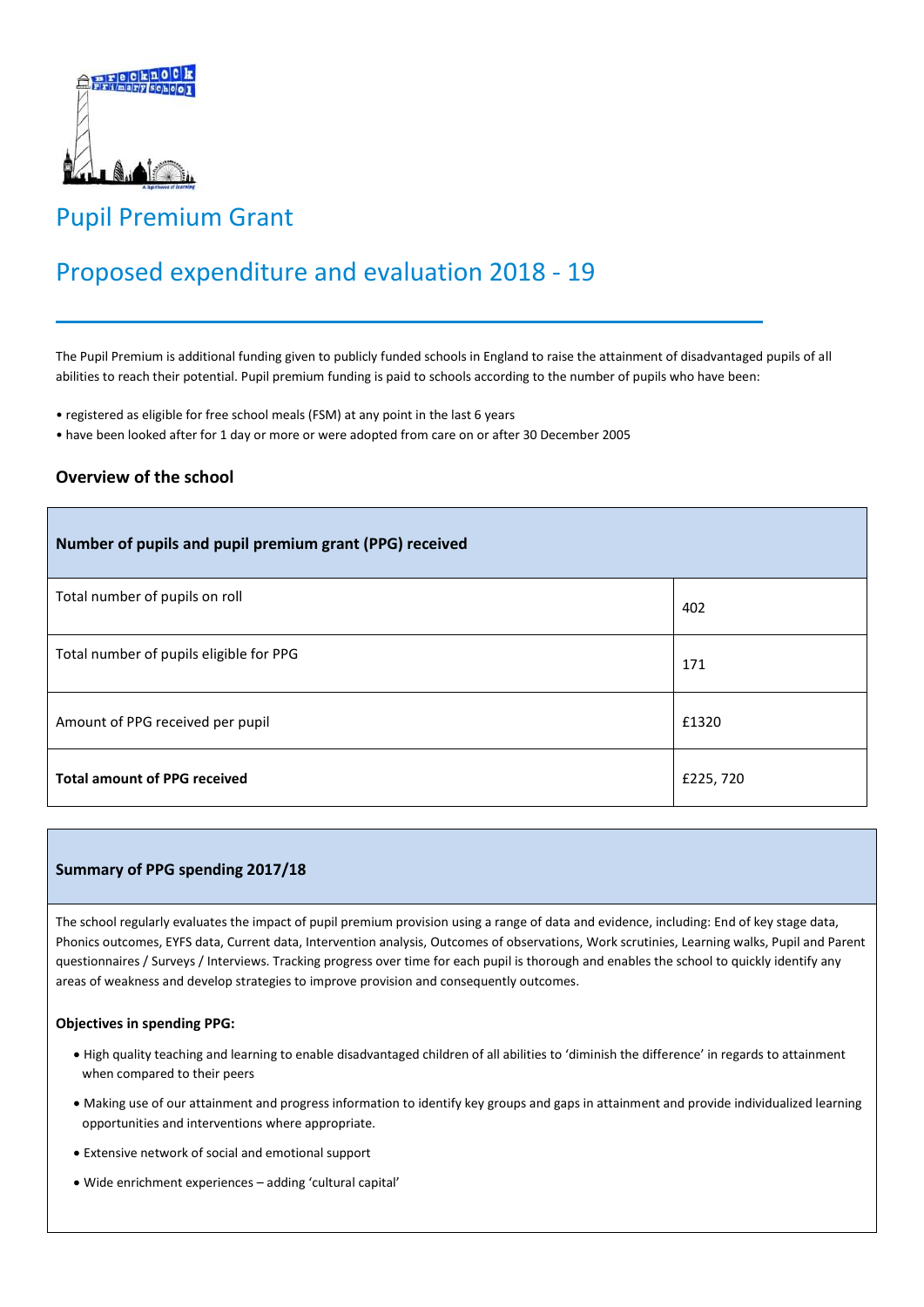#### **Summary of spending and planned actions:**

Specific Pastoral Care; Additional support in key year groups; Targeted support for maths, reading and writing; One to one speech and language support; Communication and language groups; Enriched music provision; Enrichment activities – after school clubs, residential trips in year 6; Volunteer Reading Help (Beanstalk across years); Enriched curriculum resource; One to one tuition; Develop enrichment opportunities for children whose experience of life outside of their local area is limited; Breakfast Club

#### **Performance of disadvantaged pupils**

(pupils eligible for free school meals or in local authority care for at least six months)

The school is committed to ensuring all children make rapid progress from whatever his or her starting point, 'no child will be missed and no child will fall behind. Provision is matched to the needs of each and every child to ensure that not a moment in school is wasted'. Data shows children entitled to pupil premium children make more progress than children entitled to pupil premium children nationally (see dashboard data) and, despite very low starting points when entering the school, by the end of KS2 attainment is broadly in line when compared to all children nationally (see below). The school received a letter from Sam Gyimah, the Under Secretary of State for Childcare and Education, which states that between 2011 and 2016 the school was 'one of the highest achieving in the country in terms of the attainment and progress of disadvantaged pupils'. In 2018, Sadiq Khan named Brecknock as one of his 'Schools For Success' to celebrate the school's achievements in supporting pupils needing extra help to fulfil their potential.

This year, the school's continuing focus is on maintaining and improving the level of progress and attainment of disadvantaged pupils from EYFS to the end of Key Stage 2 and diminishing the difference between disadvantaged and non-disadvantaged pupils within our own school context.

| KS <sub>2</sub>                                                | 2016                                                                                                                                                                                                                                                                                                                                                                                                                     | 2017                                                                                                                                                                                                                                                                                                                                                                                          | 2018                                                                                                                                                                                                                                                                                                                                                                                          | 2019 |
|----------------------------------------------------------------|--------------------------------------------------------------------------------------------------------------------------------------------------------------------------------------------------------------------------------------------------------------------------------------------------------------------------------------------------------------------------------------------------------------------------|-----------------------------------------------------------------------------------------------------------------------------------------------------------------------------------------------------------------------------------------------------------------------------------------------------------------------------------------------------------------------------------------------|-----------------------------------------------------------------------------------------------------------------------------------------------------------------------------------------------------------------------------------------------------------------------------------------------------------------------------------------------------------------------------------------------|------|
| <b>Progress score of</b><br>disadvantaged pupils<br>in English | Brecknock: Reading +0.12<br>Writing -0.34                                                                                                                                                                                                                                                                                                                                                                                | Brecknock: Reading +0.58<br>Writing $+1.6$                                                                                                                                                                                                                                                                                                                                                    | Brecknock: Reading +0.33<br>Writing +0.56                                                                                                                                                                                                                                                                                                                                                     |      |
| <b>Progress score of</b><br>disadvantaged pupils<br>in Maths   | Brecknock: +2.0                                                                                                                                                                                                                                                                                                                                                                                                          | Brecknock: +4.42                                                                                                                                                                                                                                                                                                                                                                              | Brecknock: +2.63                                                                                                                                                                                                                                                                                                                                                                              |      |
|                                                                | <b>KEY STAGE 2</b>                                                                                                                                                                                                                                                                                                                                                                                                       | <b>KEY STAGE 2</b>                                                                                                                                                                                                                                                                                                                                                                            | <b>KEY STAGE 2</b>                                                                                                                                                                                                                                                                                                                                                                            |      |
| <b>Attainment of</b><br>disadvantaged<br>pupils:               | % of children meeting the<br>expected level<br><b>Reading:</b><br>Brecknock disadvantaged<br>70%<br>National all 66%<br>Writing:<br>Brecknock disadvantaged<br>70%<br>National all 77%<br>Maths:<br>Brecknock disadvantaged<br>77%<br>National all 70%<br>Combined:<br>Brecknock disadvantaged<br>55%<br>National all 53%<br>% of children reaching the<br>higher standard<br><b>Reading:</b><br>Brecknock disadvantaged | % of children meeting the<br>expected level<br><b>Reading:</b><br>Brecknock disadvantaged<br>72%<br>National all 71%<br>Writing:<br>Brecknock disadvantaged<br>78%<br>National all 76%<br>Maths:<br>Brecknock disadvantaged<br>92%<br>National all 75%<br>Combined:<br>Brecknock disadvantaged<br>61%<br>National all 61%<br>% of children reaching the<br>higher standard<br><b>Reading:</b> | % of children meeting the<br>expected level<br><b>Reading:</b><br>Brecknock disadvantaged<br>76%<br>National all 80%<br>Writing:<br>Brecknock disadvantaged<br>74%<br>National all 83%<br>Maths:<br>Brecknock disadvantaged<br>92%<br>National all 81%<br>Combined:<br>Brecknock disadvantaged<br>61%<br>National all 64%<br>% of children reaching the<br>higher standard<br><b>Reading:</b> |      |
|                                                                | 21%                                                                                                                                                                                                                                                                                                                                                                                                                      | Brecknock disadvantaged                                                                                                                                                                                                                                                                                                                                                                       | Brecknock disadvantaged                                                                                                                                                                                                                                                                                                                                                                       |      |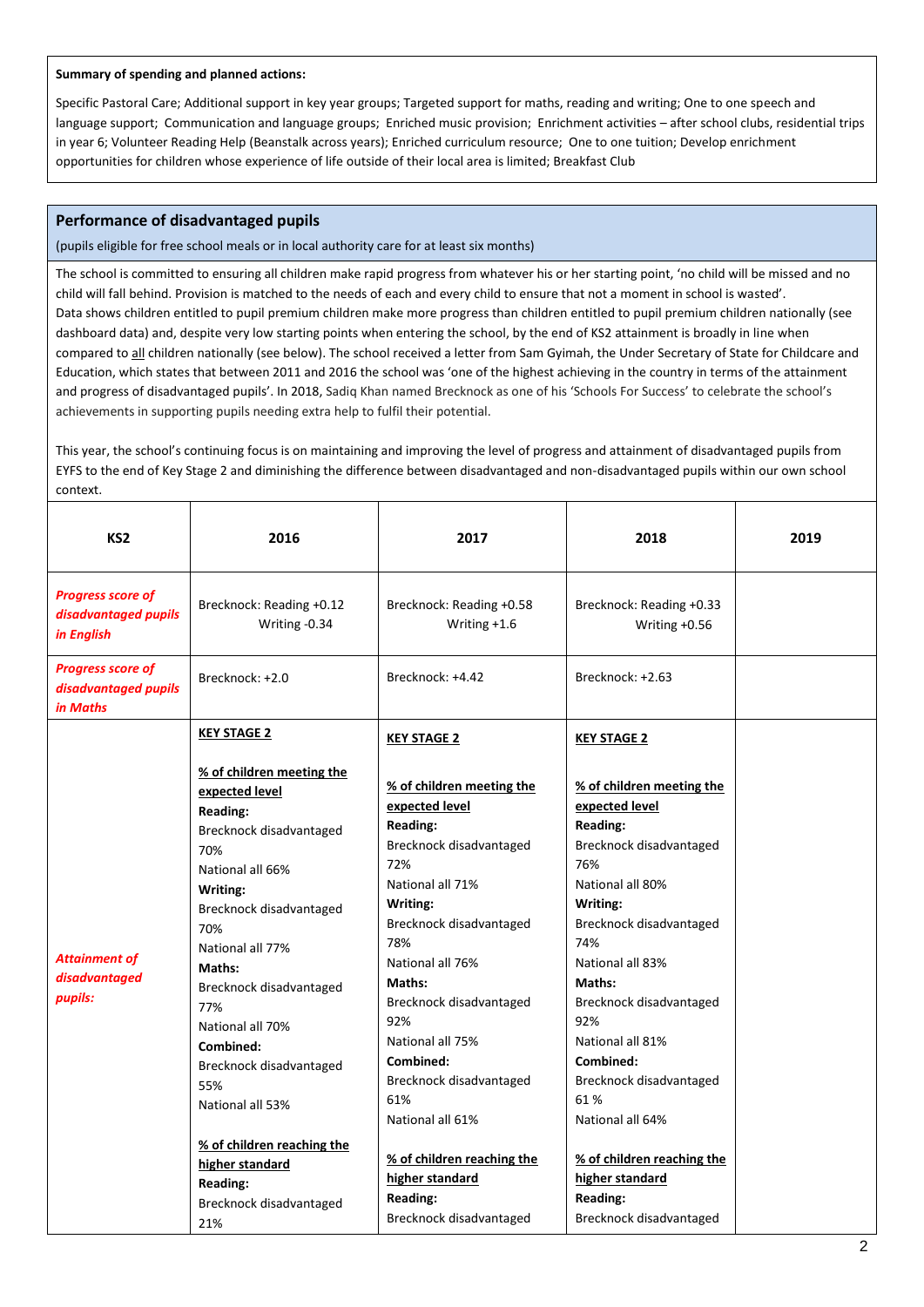|                      | National all 19%             | 25%                          | 16%                             |  |
|----------------------|------------------------------|------------------------------|---------------------------------|--|
|                      | Writing:                     | National all 25%             | National all 33%                |  |
|                      | Brecknock disadvantaged      | Writing:                     | Writing:                        |  |
|                      | 11%                          | Brecknock disadvantaged      | Brecknock disadvantaged         |  |
|                      | National all 15%             | 17%                          | 16%                             |  |
|                      | Maths:                       | National all 18%             | National all 24%                |  |
|                      | Brecknock disadvantaged      | Maths:                       | Maths:                          |  |
|                      | 21%                          | Brecknock disadvantaged      | Brecknock disadvantaged         |  |
|                      | National all 17%             | 33%                          | 18%                             |  |
|                      |                              | National all 23%             | National all 28%                |  |
|                      | Average scaled scores of     |                              |                                 |  |
|                      | disadvantaged children       | Average scaled scores of     | Average scaled scores of        |  |
|                      | against national in brackets | disadvantaged children       | disadvantaged children          |  |
|                      |                              | against national in brackets | against national in             |  |
|                      | Reading 103.3 (102.6)        |                              | brackets                        |  |
|                      | Maths 106.2 (104.1)          | Reading 105 (104.1)          |                                 |  |
|                      |                              | Maths 108.8 (104.2)          | Reading 103.6 (106.1)           |  |
|                      |                              |                              | Maths 105.5 (105.4)             |  |
|                      |                              |                              |                                 |  |
|                      |                              |                              | <b>Provisional 2018 Figures</b> |  |
| KS1                  | 2016                         | 2017                         | <b>Based on LA data</b>         |  |
|                      | % of children meeting the    |                              | % of children meeting the       |  |
|                      | expected level               | % of children meeting the    | expected level                  |  |
|                      | <b>Reading:</b>              | expected level               | <b>Reading:</b>                 |  |
|                      | Brecknock disadvantaged      | <b>Reading:</b>              | Brecknock disadvantaged         |  |
|                      | 71%                          | Brecknock disadvantaged      | 80%                             |  |
|                      | National all 78%             | 83%                          | National all 76%                |  |
|                      | Writing:                     | National all 79%             | Writing:                        |  |
|                      | Brecknock disadvantaged      | Writing:                     | Brecknock disadvantaged         |  |
|                      | 52%                          | Brecknock disadvantaged      | 68%                             |  |
|                      | National all 70%             | 72%                          | National all 72%                |  |
|                      | Maths:                       | National all 72%             | Maths:                          |  |
|                      | Brecknock disadvantaged      | Maths:                       | Brecknock disadvantaged         |  |
|                      | 60%                          | Brecknock disadvantaged      | 75%                             |  |
| <b>Attainment of</b> | National all 77%             | 60%                          | National all 79%                |  |
| disadvantaged        | % of children working in     | National all 79%             | % of children working in        |  |
| pupils:              | greater depth                | % of children working in     | greater depth                   |  |
|                      | <b>Reading:</b>              | greater depth                | <b>Reading:</b>                 |  |
|                      | Brecknock disadvantaged      | <b>Reading:</b>              | Brecknock disadvantaged         |  |
|                      | 21%                          | Brecknock disadvantaged      | 15%                             |  |
|                      | National all 24%             | 21%                          | National all 28%                |  |
|                      | Writing:                     | National all 28%             | Writing:                        |  |
|                      | Brecknock disadvantaged      | Writing:                     | Brecknock disadvantaged         |  |
|                      | 11%                          | Brecknock disadvantaged 7%   | 10%                             |  |
|                      | National all 13%             | National all 18%             | National all 18%                |  |
|                      | Maths:                       | Maths:                       | Maths:                          |  |
|                      |                              | Brecknock disadvantaged      |                                 |  |
|                      | Brecknock disadvantaged      | 21%                          | Brecknock disadvantaged         |  |
|                      | 21%                          | National all 23%             | 15%                             |  |
|                      | National all 18%             |                              | National all 23%                |  |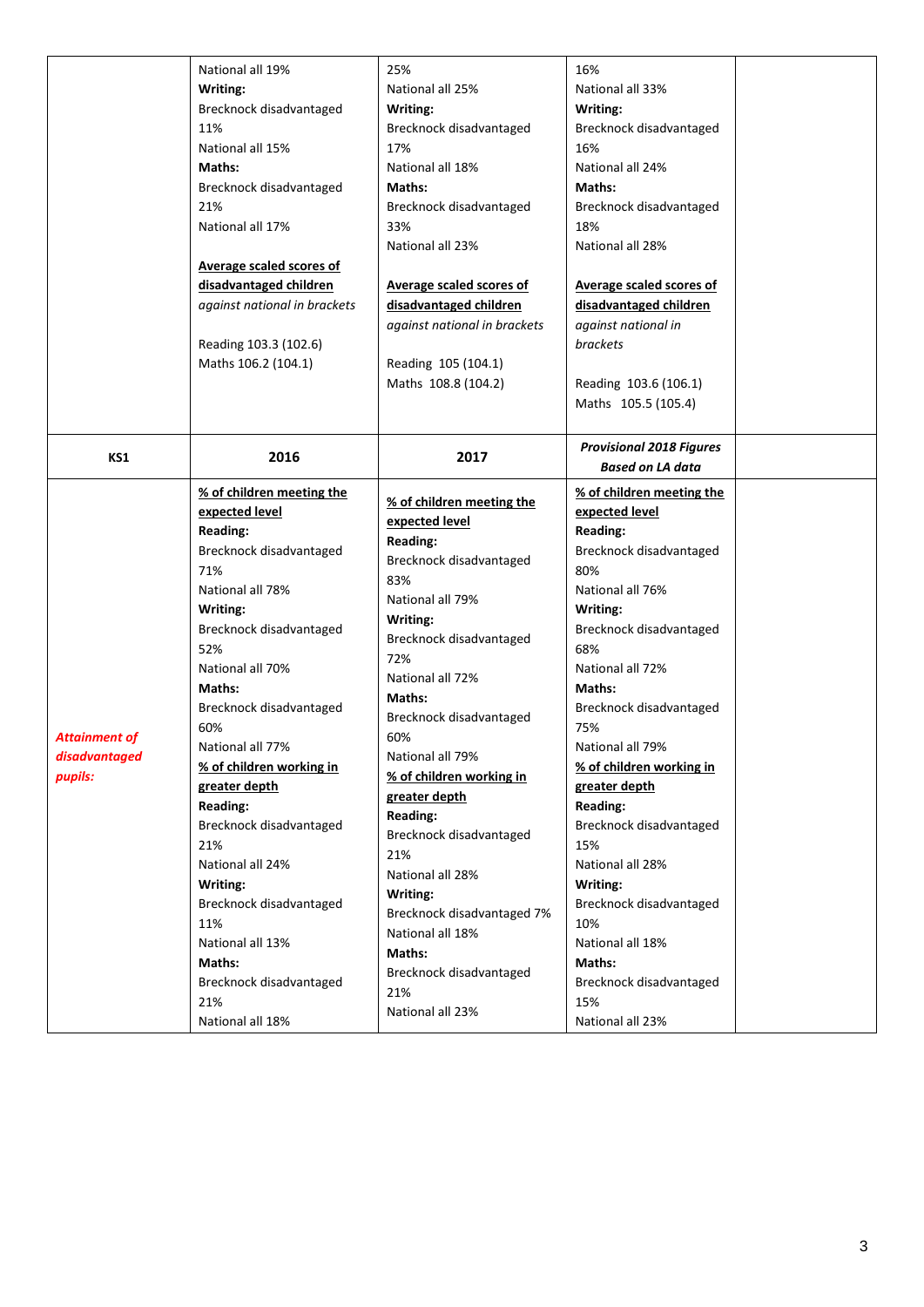### **Record of PPG spending by item/project 2018 – 19**

| Item/project                                                                                                                                    | Cost    | <b>Objective</b>                                                                                                                                                                                                                                                                                                                                                                                                                                            | <b>Evaluation</b> |
|-------------------------------------------------------------------------------------------------------------------------------------------------|---------|-------------------------------------------------------------------------------------------------------------------------------------------------------------------------------------------------------------------------------------------------------------------------------------------------------------------------------------------------------------------------------------------------------------------------------------------------------------|-------------------|
| Additional Language and<br>communication support in Year<br>$1$ and $2$                                                                         | £30,000 | Additional support for language groups - working<br>directly with speech therapists to provide follow up<br>support in and out of class through Talk Boost<br>Intervention Programme and Generic Language Groups.<br>Precision Teaching Intervention for children for whom<br>phonics has been identified as not working as a learning<br>strategy. 15 minutes a day intervention programme<br>delivery for identified children in danger of falling behind |                   |
|                                                                                                                                                 |         | 1:1 and small group interventions Improved Phonics<br>outcomes in Phase 1.                                                                                                                                                                                                                                                                                                                                                                                  |                   |
| Additional support for 'Daily<br>Supported Reading'                                                                                             | £20,000 | Deliver Additional daily supported reading to every child<br>in Year 1 through morning 'Book club' by redeployment<br>of TAs from across school to supplement Year 1 teaching<br>team                                                                                                                                                                                                                                                                       |                   |
| Professional Development to<br>support the teaching and<br>learning of language and<br>communication skills<br>(identified as a key barrier for | £16,000 | Oracy Hub Participation - whole school focus on oracy<br>with high quality speaking and listening activities to<br>support children of all attainments.<br><b>Talk Boost Training</b>                                                                                                                                                                                                                                                                       |                   |
| children achieving)                                                                                                                             |         | Brought in professional services: Local Authority Literacy<br>Consultant. Delivered training and modelling reading,<br>especially with those children needing extra support.<br>This has allowed teachers to better provide intervention<br>groups for targeted children.                                                                                                                                                                                   |                   |
|                                                                                                                                                 |         | Literacy training for teachers (LA and external providers<br>like the IOE)                                                                                                                                                                                                                                                                                                                                                                                  |                   |
| Camden Road Map Resources                                                                                                                       | £1,200  | Additional sets of books to ensure that children have<br>a wide selection. Reading Challenge to encourage<br>reluctant readers                                                                                                                                                                                                                                                                                                                              |                   |
| Provide one additional teacher<br>in Year 6 daily for literacy and<br>maths (x1 Deputy Head for<br>each)                                        | £48,800 | Education endowment fund claims that reducing class<br>sizes results in around 3 months additional progress on<br>pupils, on average. Children are given more high quality<br>feedback and more individualised learning experiences.<br>Teachers team teaching results in the professional<br>development of staff.                                                                                                                                         |                   |
|                                                                                                                                                 |         | Allow better targeting of different ability ranges within<br>the class with 3 teachers rather than two. Plug gaps and<br>extend where needed to ensure accelerated progress for<br>all groups leading to higher attainment and progress<br>than expected levels.                                                                                                                                                                                            |                   |
| Bean Stalk Reading Volunteers                                                                                                                   | £2,354  | Reading intervention for reluctant pupil premium<br>readers. One-to-one reading support improves their<br>reading ability, increases confidence and increases the<br>enjoyment they gain from reading. Beanstalk volunteers<br>to meet regularly with Deputy Head to ensure quality<br>and progress of children.                                                                                                                                            |                   |
| Provide skilled TA support in<br>Year 6                                                                                                         | £20,250 | The Education endowment fund claims that short, sharp<br>and directed 1x1 sessions provide the greatest impact in<br>a child's progress. Specialist TAs provide 1-1 tutoring to<br>improve attainment.                                                                                                                                                                                                                                                      |                   |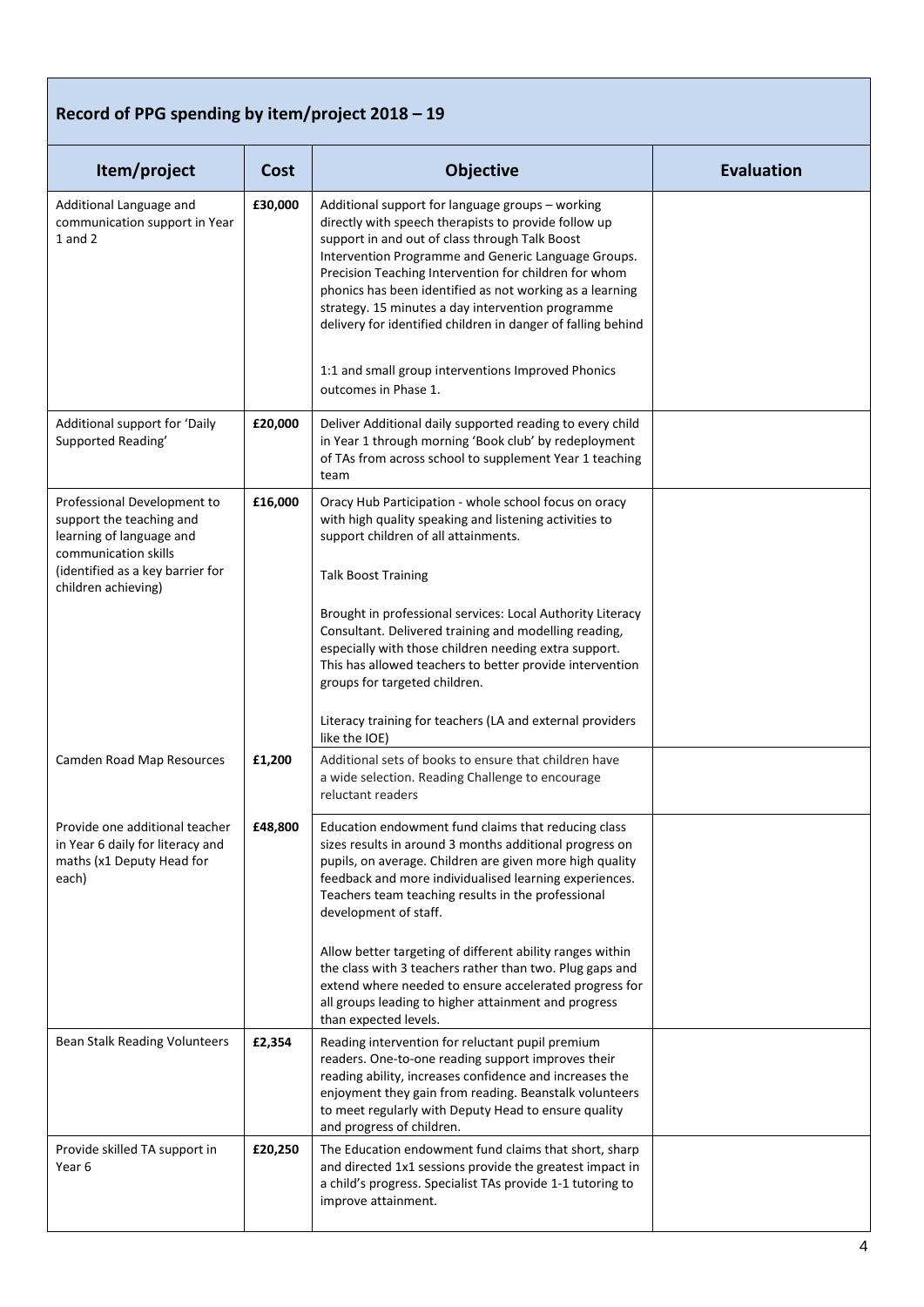### **Record of PPG spending by item/project 2018 – 19**

| Item/project                                                                                                                               | Cost    | <b>Objective</b>                                                                                                                                                                                                                                                                                                                                                                                          | <b>Evaluation</b> |
|--------------------------------------------------------------------------------------------------------------------------------------------|---------|-----------------------------------------------------------------------------------------------------------------------------------------------------------------------------------------------------------------------------------------------------------------------------------------------------------------------------------------------------------------------------------------------------------|-------------------|
|                                                                                                                                            |         | In class, support focusses on those needed to close gaps<br>- skilled TAs are able to better individualise the<br>curriculum for those needing to make the most progress<br>and reach their individual targets.                                                                                                                                                                                           |                   |
| Easter Booster Classes, before<br>and after school tutoring for<br>Year 6                                                                  | £3,116  | To target children with gaps in learning to ensure they<br>make the progress required to reach and exceed<br>expected levels by year end and are secondary ready.                                                                                                                                                                                                                                         |                   |
| Additional music provision<br>across the school - enhance<br>IPC curriculum, music tuition in<br>classes and after school.                 | £10,000 | Wider Opportunities - brass, and hire of instruments.<br>Enhanced engagement and aspiration for children at risk<br>of underachieving. To enable children from low income<br>families to have access to music tuition. Children who<br>might otherwise not be able to are given the chance to<br>learn a musical instrument which enriches their<br>experience at the school                              |                   |
| Attendance leader to spend<br>half a day fortnightly auditing<br>and improving attendance of<br>children in receipt of Pupil<br>Premium    | £8,000  | Improved punctuality and attendance of children in<br>receipt of Pupil Premium, barriers to learning removed.                                                                                                                                                                                                                                                                                             |                   |
| Fund extended services for<br>vulnerable children (after<br>school clubs etc.)<br>After School Club - extra<br>member of staff 1:1 support | £4,000  | Reduced charges for Pupil Premium children for after<br>school clubs (e.g. Homework, mathletics, Arsenal<br>football after-school clubs) and events to ensure no<br>child misses out on additional learning opportunities due<br>to financial constraints at home leading to increased<br>emotional wellbeing and access to social and academic<br>learning opportunities that would otherwise be denied. |                   |
| Fund Inspire! Work Week /<br>Community engagement bias<br>for whole school in Summer<br>Term as part of Curriculum<br>Map                  | £6,500  | To broaden horizons of children to work opportunities<br>and foster an aspirational view of life and prospects. To<br>enrich curriculum provision and engage learners. Offer<br>opportunities to visit workplaces they might otherwise<br>not have or consider.                                                                                                                                           |                   |
| Fun Mayor's Fun project - 'Be<br>the Best You can Be'                                                                                      | £1,000  | Continue this very successful project in order to raise<br>aspiration in children and resilience. Foster ethos of<br>rights respecting attitude and encourage personal drive<br>and goal setting.                                                                                                                                                                                                         |                   |
| Visitors to School<br>Performance Arts<br>Theatre/Concert trips                                                                            | £15,000 | Enrichment provision - to build and develop cultural<br>capital which is not available outside the educational<br>setting and which these children may be missing out on<br>from daily lives outside of school<br>(e.g. All children visit the theatre for a performance at                                                                                                                               |                   |
| <b>School Trips Subsidies</b>                                                                                                              | £7,000  | some point during the year)<br>To enable children from low income families to go on                                                                                                                                                                                                                                                                                                                       |                   |
| (Year 5 and Year 6)                                                                                                                        |         | the school journey. Children gain a lot from going on<br>school journey including learning to be independent and<br>bonding with their classmates.                                                                                                                                                                                                                                                        |                   |
| Supply cover to facilitate<br>additional, half-termly Pupil<br>Progress reviews for children<br>entitled to Pupil Premium                  | £4,500  | Opportunity to analyse data and impact of actions and<br>to collaboratively discuss possible changes to improve<br>provision and outcomes                                                                                                                                                                                                                                                                 |                   |
| Learning Mentor                                                                                                                            | £16,000 | Support vulnerable pupils and groups of pupils. Support<br>to develop good mental wellbeing and positive attitudes<br>to learning. Support in conflict resolution and managing<br>thoughts and feelings in a positive and constructive way.                                                                                                                                                               |                   |